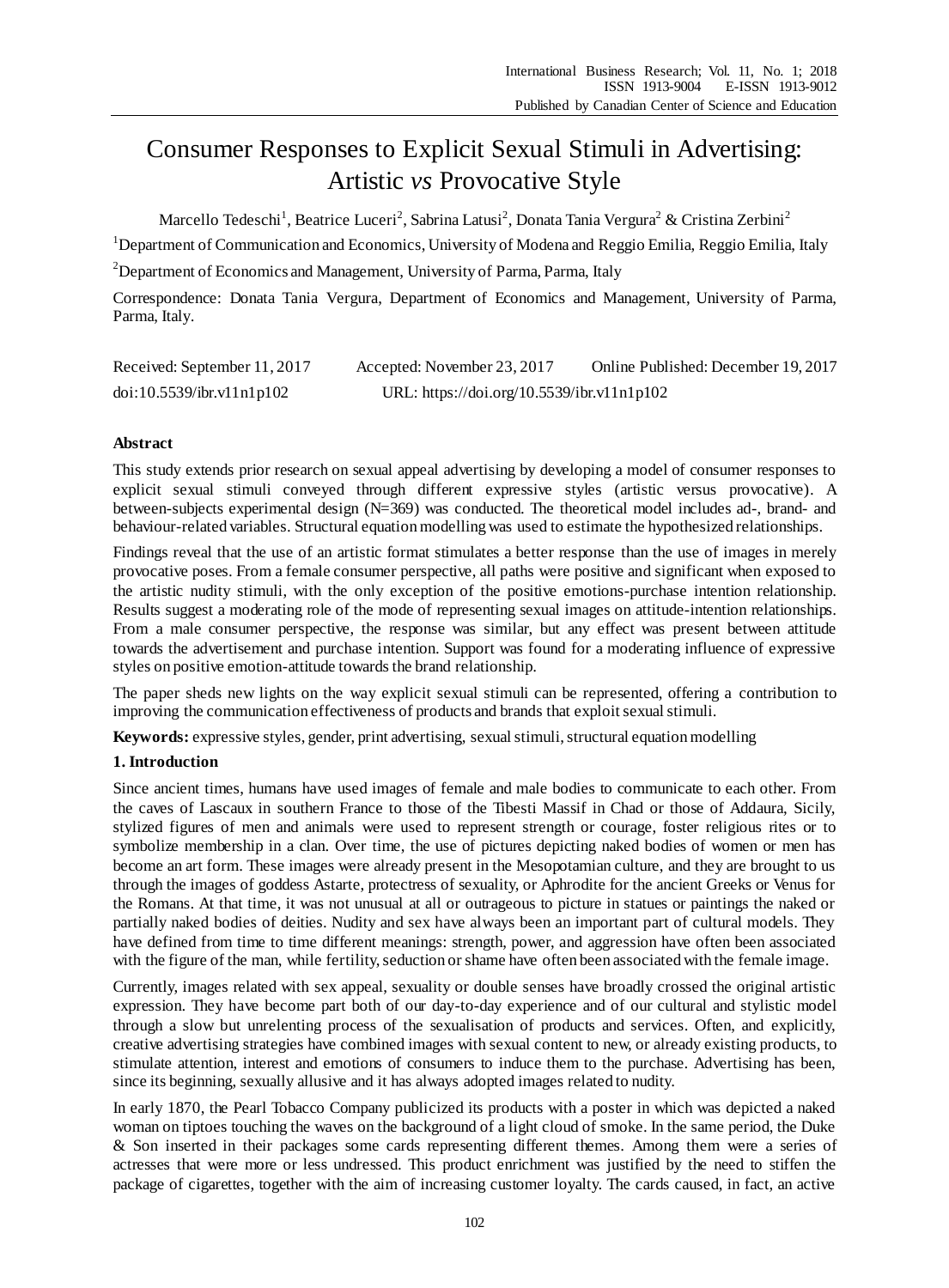exchange between collectors and some, particularly 'daring' cards, were certainly more appreciated than others. This mode of expression was not coupled solely to cigarettes or tobacco. Stanley and Helen Resor (owners of the agency J. Walter Thompson), in 1917, made an intentional use of sex to sell Woodburry's products using the image of a completely naked woman.

Since then, the number of brands that have made explicit use of sexual content with naked or half-naked bodies is extremely high. Kalvin Klein, Tom Ford and Victoria's Secret are just some of the brands that have supported such images with increasingly explicit sexual innuendo in jeans, underwear and fragrances. There are, in this endless list, also brands and product categories that do not have much affinity with bodies and sex. It is easy to recall the long series of advertisement of Budweiser beer among alcoholic drinks or the allusive advertisements by Burger King and Arby's in the fast food sector.

All the examples cited highlight that both art and advertising have used nudity and sex to represent opposite concepts as sacred, secular, pagan, or hedonistic, ascetic. These contents could be also an expression of our own frailty or of our desire to be provocative (Meldolesi, 2015). Hence, some questions arise: does in the modern advertising era exist a relationship between a naked body and art? When creative advertisers make use of naked bodies, and play with their meaning (eroticism, decency, seduction, sensuality, shame, exhibitionism, and taboos), are they playing also with some form of art?

The present study aims to answer these questions, thus making a new contribution in the area of sexual appeal. Prior research has yielded inconsistent findings indicating both positive and negative effects of sexual appeal on consumer behaviour. Furthermore, attention has been devoted to investigating the effectiveness of explicit sexual stimuli vs non-sexualized advertising. What is unknown is an understanding of the influence of different modes of sexual images representation in advertising. Answering the call for research by Yan, Ogle and Hyllegard (2010), who pointed out the need to further investigate different levels of sexual-stimuli intensity in advertising, the study empirically tests a theoretical framework of the influence that the images of naked bodies, in artistic poses (namely inspired to an artistic work) or provocative poses (just intending to arouse sexual desire or interest), have on consumer responses. Furthermore, concepts related to consumers' emotions, their attitudes towards both the brand and advertising and intent to purchase are taken into consideration.

The paper has also practical implications in relation to advertising strategies and research. From that point of view, a major contribution emerges to improving the communication effectiveness of products and brands that exploit sexual stimuli.

The remainder of the article is organized as follows. The next section reviews the relevant literature and proposes the research hypotheses, while the 'Method' section presents the research design, material used as a stimulus, mode of data collection, and methodology for data analysis. The subsequent sections present the numerical results and discussion, highlighting theoretical and managerial implications. Limits of the study and recommendations for further developments are discussed in the final section.

## **2 Theoretical Framework**

## *2.1 Use of Sexuality in Advertising*

The World Health Organization's (WHO's) defined sexuality as: "A central aspect of being human throughout life and encompasses sex, gender identities and roles, sexual orientation, eroticism, pleasure, intimacy and reproduction" (2006). Sexuality is, therefore, a broad concept that includes social, emotional, and physical components. It is an element of being human that cannot be separated from other aspects of life: it influences thoughts, feelings, actions and interactions, thus affecting mental and physical health (Langfeldt & Porter, 1986). For this reason sexuality is often recalled in everyday life situations, including art, cinema, music video, and advertising.

The increasing use of sex*ual stimuli* in advertising might lead one to believe that the saying 'sex sells' is somewhat reliable. The studies on the role of sex in advertising show that this is not always true. Some lines of research, for example, show that the use of sexual stimuli in advertising causes negative consumer feedback (Gould, 1994; LaTour & Henthorne, 1994) because it shifts their attention from brand names to different arguments related to concern (Blair, Stephenson, Hill, & Green, 2006), fear, decency or, more generally, immorality (Pollay, 1986). In other research, on the contrary, the use of sexual stimuli, leveraging more instinctive reactions of consumers, produces better outcomes than neutral situations where the subject of sexuality does not appear (Dahl, Sengupta & Vohs, 2009; Severn, Belch, & Belch, 1990).

Two research approaches underlie these results: the information processing approach, on the one hand, and the analysis of the hierarchy of the effects, on the other.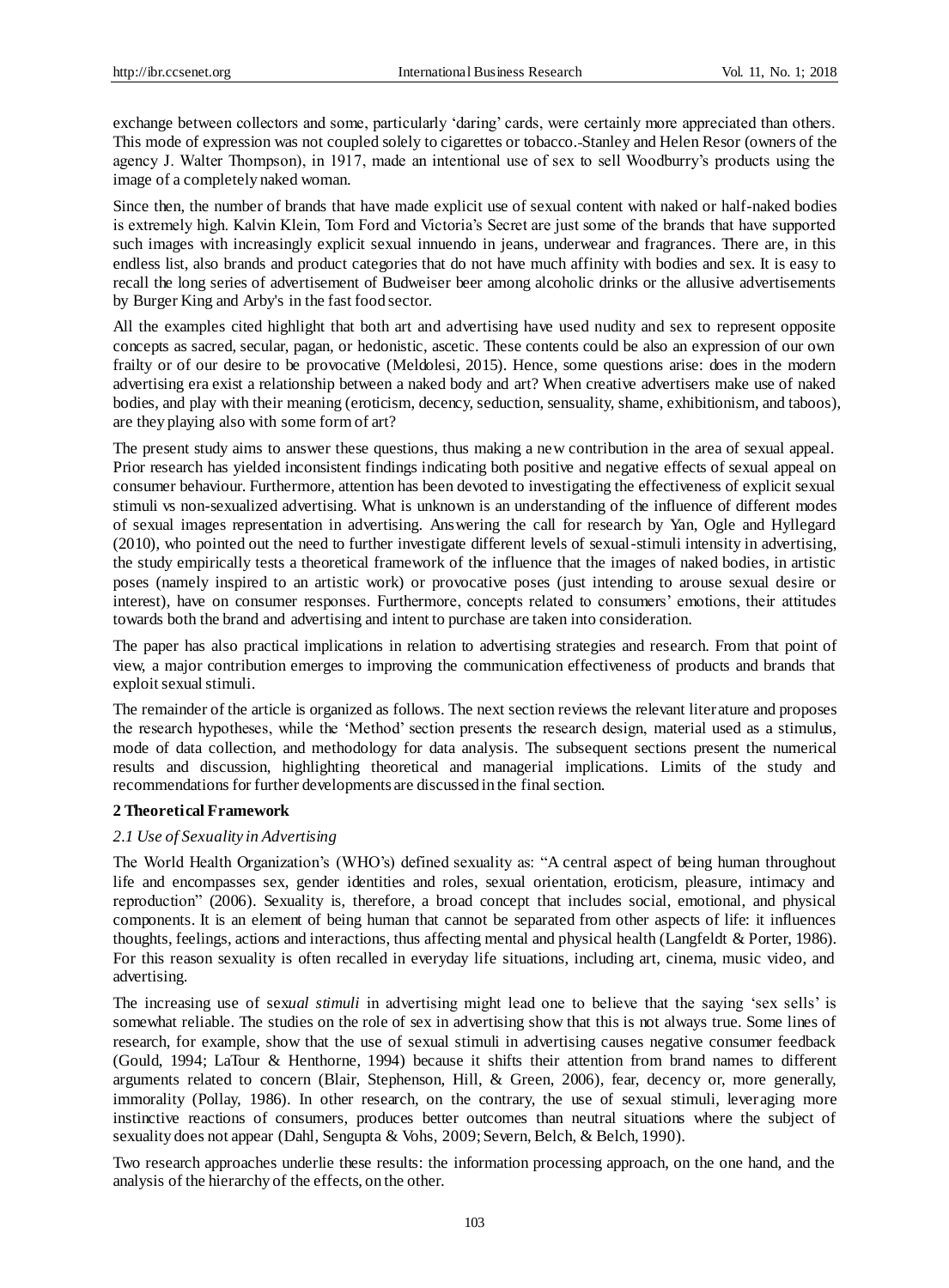The relevant issues in the first approach deal with the assumption that consumers process stimuli of the advertising through a series of basic cognitive processes. The processes concern, in particular, the ways in which the attention is focused on important elements of the message: if it originates vivid memories, if it improves the recognisability of some immaterial items (brand), and if it creates awareness. In general, the research hypothesis deals with the ways in which sexual content can alter these cognitive processes by reducing or amplifying the effectiveness of the content message and, in particular, the level of persuasion the consumer feels (Reichert, 2002; Thiyagarajan, Shanthi & Naresh, 2012). The main risk is that the sexual content in advertising, while capturing the consumer's attention, can distract him from other information that is more substantial and relevant as, for example, those related to the brand (MacInnis, Moorman& Jaworski, 1991; Cui & Yang, 2009).

Doubtless the use of sexual content in advertising raises the level of attention (Belch, Holgerson, Belch & Koppman, 1981; Dudley, 1999; Reichert, Heckler & Jackson, 2001; Reichert, LaTour & Kim, 2007; Lombardot, 2007) and may help to make those messages more interesting and engaging. A few years ago, Bello, Pitts, and Etzel (1983) manipulated a famous Calvin Klein jeans commercial, in which a seductive Brooke Shields was portrayed, in order to show both the sexy version (original) and the non-sexy version of the ad. The sexy version was considered to be significantly more interesting than the corresponding non-sexy version. Other research measured the ability of consumer to remember and/or recognize different details of the advertisement and highlighted that the attention were significantly captured by contents with a sexual feature (Reid & Soley, 1983; Reichert & Alvaro, 2001). However, some studies showed how the presence of sex-related images reduces the ability to encode and remember brand-related information, confirming the existence of a 'distraction effect' (Grazer & Keesling, 1995). Moreover, the extent of the distraction is likely related to the way the sexual content is bound both to the promoted product and to the text adopted. If sexual information is pointless, that is without an intuitive link with product's properties and text, it is very likely that the distraction effect is pronounced (Severn, Belch & Belch, 1990).

In summary, the studies conducted in this stream of literature converge on coherent findings: sexual content a) promotes specific attention to the advertisement and improves the memory of allusive images; b) can act as an inhibitor of product/brand coding as it causes the viewer to make use of thoughts and, more generally, of cognitive activities that deal with sexual meanings rather than with the meanings driven by the textual message or by the product/brand (Reichert, 2002).

In the approach that emphasizes the hierarchical analysis of the effects, the relevant issues are the emotions, the attitudes towards both the advertisement and the brand, and the purchase intention.

In this perspective, the attitude is considered as an individual's psychological tendency. It is an evaluation process that assigns positive or negative values to a specific entity (Eagly & Chaiken, 1993) that can be represented; for example, by an object, an organization or a brand. This implies, necessarily, that the attitude is one evaluative state that stands between the stimulus received by the subject and the answer he gives to that stimulus (Ajzen, 2001; Fishbien & Ajzen, 1972). Hence, scholars generally agree that consumer attitudes are critical in understanding consumer behaviour and advertising effectiveness. The attitude is powered by affect, namely a set of emotional states, feelings and emotions, of varying intensity. The affect is a triggering condition, a threshold of excitement, which is connected to the entity, or to the stimulus, that generated it (Plutchik, 1980). If affect reaches a certain level of intensity, it is registered as an emotional track, whose characteristic is to be not transient. This gives it the ability to be recalled in future moments reproducing the feelings already tested in the past by the subject. It is just this emotional response, almost automatic, to primarily affect the attitude of the consumer.

In the line of research on the role of sex in advertising, images are accountable to evoke an emotional state that shall be important in the creation of an attitude towards both the advertisement and the advertised brand. Mitchell and Olson (1981) defined attitude towards the brand as an 'individual's internal evaluation of the brand', while attitude towards the advertisement can be considered as an affective evaluation of the overall advertising stimulus that should be treated distinct from beliefs and brand attitudes (Gardner, 1983; Mitchell & Olson, 1981; Reichert, 2002).

La Tour (1990) demonstrated that when people create positive emotions from images with sexual content included in an advertisement, they tend also to create a positive attitude towards the advertisement. Conversely, if the emotional reaction is negative, then attitude towards the advertisement is negative as well.

Several studies introduced the notion that the attitude of individuals towards the advertisement has a direct effect on purchase intention. As individuals view ads on television, in magazines, or through new media, they form favourable or unfavourable feelings towards the ad that can influence purchase intention (Muehling & McCann,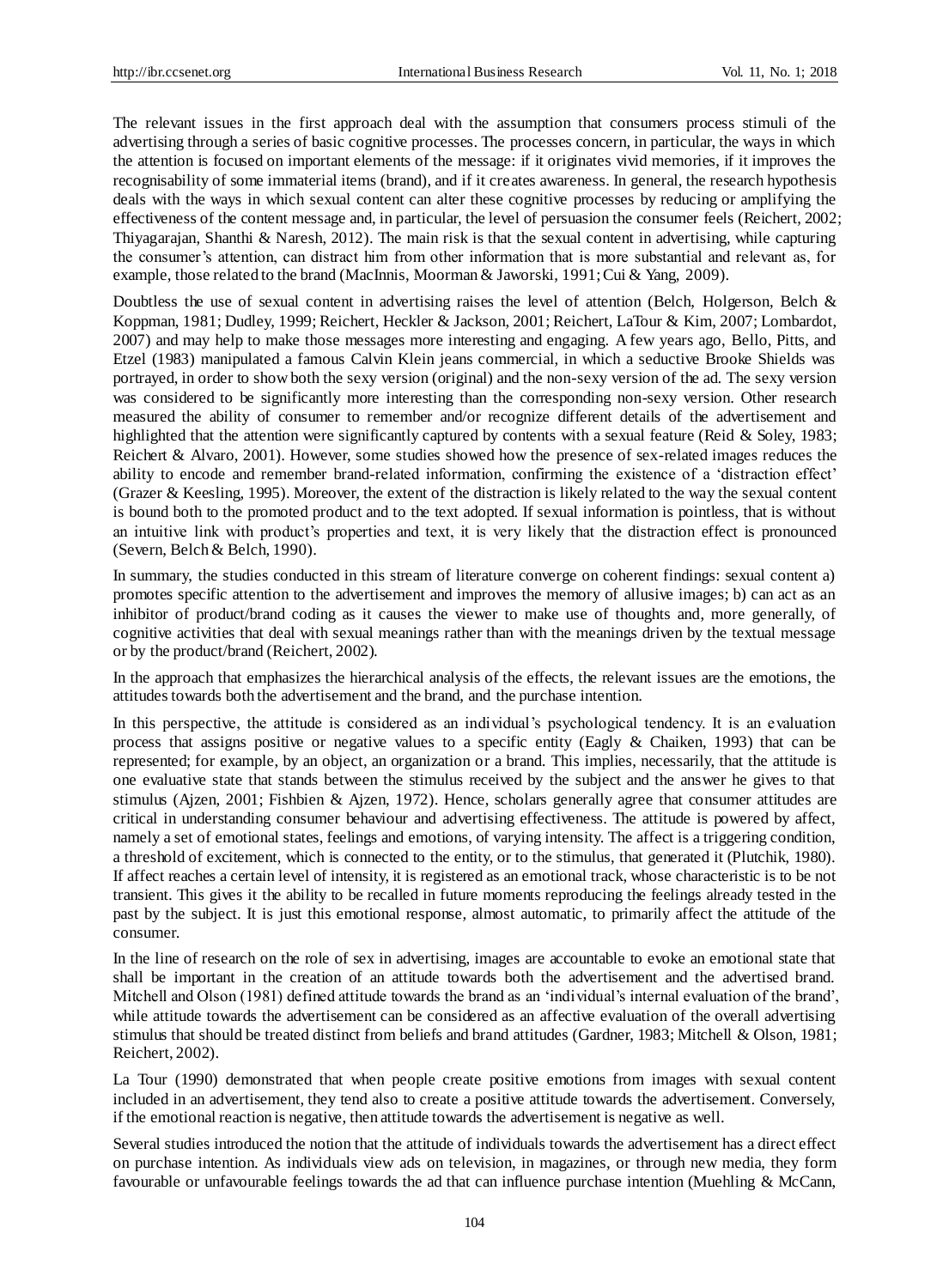1993). More specifically, positive attitude towards the advertisement tends to produce a stronger motivation to buy the advertised product (e.g. Darley & Lim, 1981; Mitchell & Olson, 1981; Gelb & Pickett, 1983; Cox & Locander, 1987; Severn et al., 1990). Contextually, some scholars found evidence to support that the intention of consumers to buy a product is likely to be influenced by attitude towards the brand (Laroche & Brisoux, 1989; Laroche, Kim & Zhou, 1996). The effect of attitude towards the advertisement and attitude towards brand on purchase intention was also demonstrated in the field of sexual appeal advertising. Wyllie, Carlson, and Rosenberger (2014) suggested that better attitudes towards (a) the advertisement and (b) the brand lead to a higher intention to buy the advertised product.

# *2.2 Type of Sexual Content in Advertising*

Empirical research investigated the impact on consumer behaviour of different intensity levels of sexual stimuli in print advertising (Dudley, 1999; Grazer & Keesling, 1995; LaTour & Henthorne, 1993, 1994; Severn et al., 1990; Wyllie et al., 2014; Wyllie, Carlson, & Rosenberger, 2015). The intensity of the stimulus, sexually strong or moderate, was studied by manipulating the level of nudity presented through images. La Tour and Henthorne (1993) demonstrated that university students have a better attitude towards the advertisement when they look at strong sexual images compared to situations in which images have little or no sexual content. Similarly, Grazer and Keesling (1995) and Severn et al., (1990) highlighted that the use of sexually explicit appeals can result in more favourable attitudes which may increase purchase intention for adult respondents. However, other scholars found better attitude towards the advertisement, attitude towards the brand and better purchase intentions for images characterized by a moderate sexual connotation than images with a strong sexual content (LaTour & Henthorne, 1994; Wyllie et al., 2015). Finally, Wyllie et al., (2014) investigated whether the intensity of the sexual stimuli (mild vs explicit) moderate the paths of relationships among emotions, attitudes towards both the advertisement and the brand, and intention to buy. Their findings suggested that the use of mild sexual stimuli in advertising generates a positive and stronger influence on the relationships shared among affect, attitudes, and purchase intention than do the use of explicit sexual stimuli. These mixed results seem to stem from a gender-difference effect towards sexual-stimuli intensity (e.g. Amyx & Amyx, 2011; Dahl et al., 2009; Liu, Li & Cheng, 2006; Sengupta & Dahl, 2008; Wyllie et al., 2014, 2015). Female consumers hold a higher dislike towards the use of explicit sexual stimuli. Thus, their attitude towards the advertisement, attitude towards the brand and purchase intention increased as the intensity of the sexual stimuli in the advertisement became milder. Conversely, male consumers reported positive reactions and a favourable preference for advertisements depicting explicit sexual stimuli.

The present study intends to contribute to the knowledge on this vein of research by shifting the focus from the intensity of sexual stimuli to the mode of presenting sexual images in advertising. Explicit sexual stimuli can be conveyed through different expressive styles ranging from provocative nudity to artistic styles (i.e. a nude represented according to an artistic work). There are many examples in which advertising recalls some form of art. Advertisers use it both as an integral part of the advertising image and an inspirational model. For example, the statue of David by Michelangelo was coated with Levi's jeans, in the first case, and inspired AX Armani Exchange advertisement in which a half-naked boy is laying in the same position, in the second case. Other examples of these 'insertions or inspirations' are often drawn by masterpieces that are recognized worldwide. The Birth of Venus (Botticelli, 1482-1485) inspired the ad of Indecence perfume by Givenchy; the image of Zeus kidnapping Europe in a bas-relief of the Temple of Selinunte (VI Sec. BC) was used in the corporate advertising of BMW; an advertising campaign of KOOKAI (France, 2001) mimed La Pietà by Michelangelo Buonarroti (1499). There are more recent examples inspired by the painter Klimt or by photographs of iconic significance by Charls Ebbets (1932), such as the Lunch at the Top of the Skyscraper, which has been used by Levi's in 2007 as a driving concept to depict a boy and a girl, both shirtless, lying together on a beam suspended over the city.

With this background, the present work is based on a theoretical framework in which the focus is on the influence on consumer behaviour of nude images, either in poses referring to artistic works or just provocative poses. Although they are both images of naked bodies, sexuality and emotions they evoke may differ. While provocative poses are usually intended to arouse sexual desire or interest, the artistic ones are not expected to give way to arousal or excitement. When people go to art museums they expect to see naked body. Therefore, in the art frame the nude is understood, accepted, and legitimate (Eck, 2001). In light of this evidence, a moderation role of the type of nudity (artistic vs provocative) on the emotions-attitudes-purchase intention relationships is hypothesized. Female consumers show favourable preferences for the use of intimacy and romance in popular culture and mass media communication (Amyx & Amyx, 2011) and unfavourable attitudes towards sexual images in advertising if perceived as offensiveness (LaTour & Henthorne, 1994). Therefore, it is likely that they have stronger positive relationships between emotions, attitude towards the advertisement, attitude towards the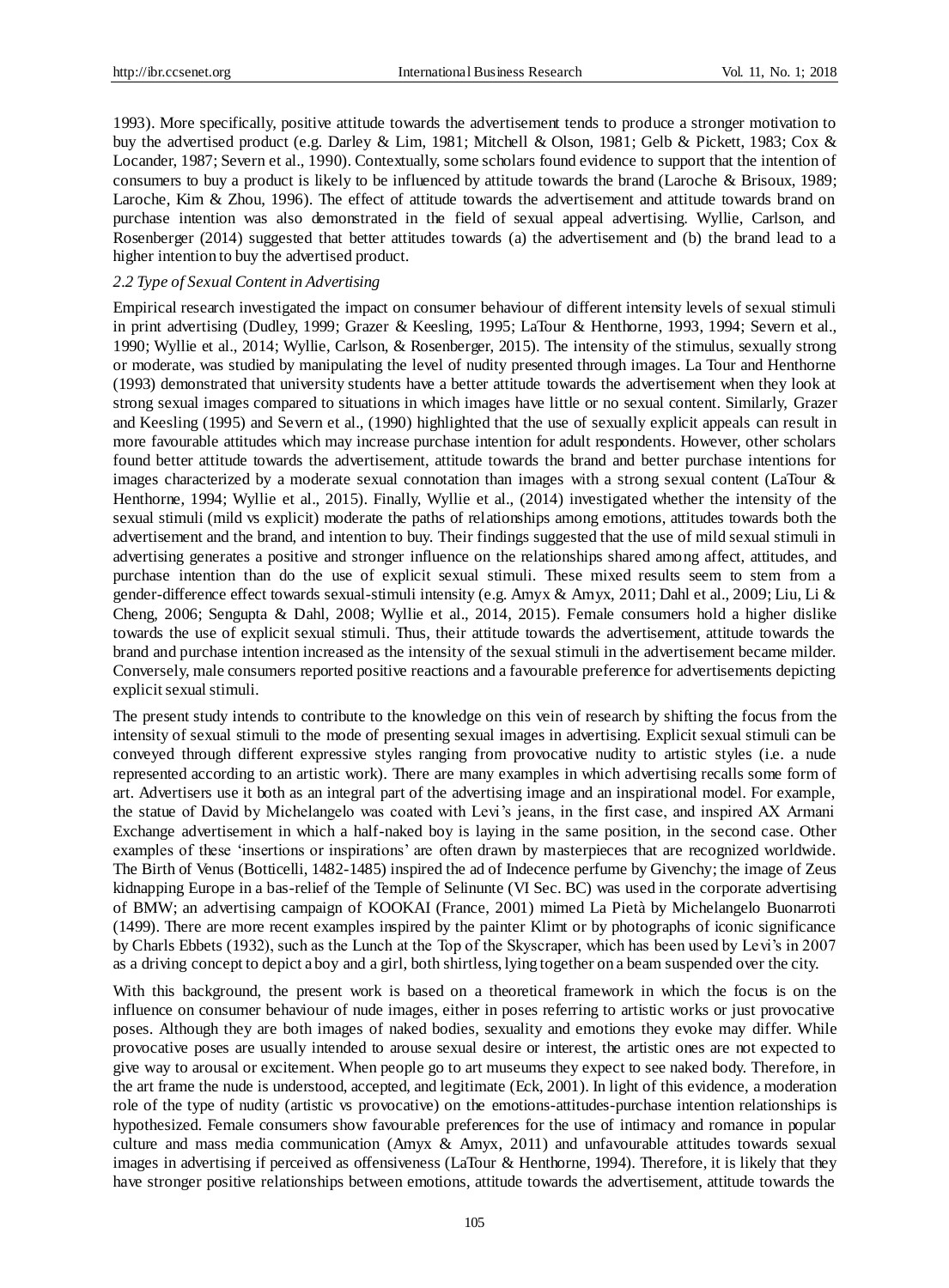brand, and purchase intention when they are exposed to artistic sexual stimuli compared to provocative sexual stimuli. Conversely, men have different perceptions about what is sexually attractive or being sexy that lead them to have a favourable outlook towards the depiction and use of sexual stimuli in popular culture and mass media communication (Wyllie et al., 2014). Thus, it is expected that males exposed to provocative sexual stimuli show stronger positive relationships between emotions, attitude towards the advertisement, attitude towards the brand, and purchase intention than males exposed to artistic sexual stimuli. More formally, the following hypotheses are formulated:

H1 – Female consumers exposed to artistic sexual stimuli in advertising produce stronger positive relationships between emotions towards the advertisement and (a) attitude towards the advertisement, (b) attitude towards the brand and (c) purchase intention than female consumers exposed to provocative sexual stimuli.

H2 – Female consumers exposed to artistic sexual stimuli in advertising produce stronger positive relationships between attitude towards the advertisement and purchase intention than female consumers exposed to provocative sexual stimuli.

H3 – Female consumers exposed to artistic sexual stimuli in advertising produce stronger positive relationships between attitude towards the brand and purchase intention than female consumers exposed to provocative sexual stimuli.

H4 – Male consumers exposed to provocative sexual stimuli in advertising produce stronger positive relationships between emotions towards the advertisement and (a) attitude towards the advertisement, (b) attitude towards the brand and (c) purchase intention than male consumers exposed to artistic sexual stimuli.

H5 – Male consumers exposed to provocative sexual stimuli in advertising produce stronger positive relationships between attitude towards the advertisement and purchase intention than male consumers exposed to artistic sexual stimuli.

H6 – Male consumers exposed to provocative sexual stimuli in advertising produce stronger positive relationships between attitude towards the brand and purchase intention than male consumers exposed to artistic sexual stimuli.

Figure 1 provides the conceptual model based on the aforementioned hypotheses.



\* moderating variable

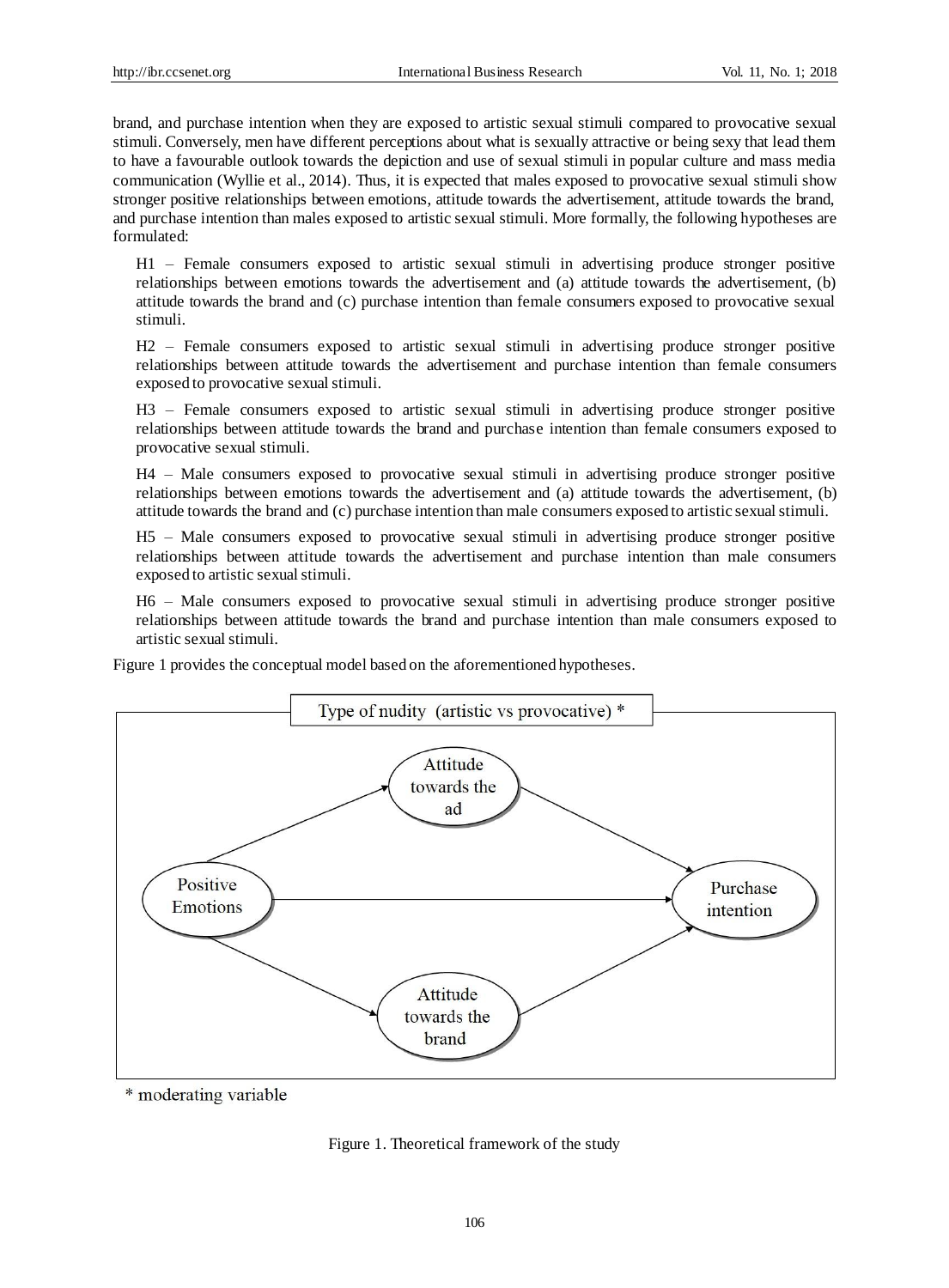# **3. Method**

# *3.1 Measures*

The items used to measure the latent constructs were drawn from scales that have been well validated in the literature. The measure for attitude towards the advertisement (Att\_ad) was adopted from the five -item scale developed by Lee and Mason (1999). Statements were on a 7-point Likert scale (1 = completely disagree;  $7 =$ completely agree). A reliability analysis carried out on these five items showed a Cronbach's alpha of 0.86.

Attitude towards the brand (Att brand) was measured using a five-item bipolar scale (ranging from 1 to 7) derived from Putrevu (2008). Cronbach's alpha indicated that the scale was internally consistent ( $\alpha$  = 0.78).

Ten items from the PANAS scale (Watson, Clark, & Tellegen, 1988) was used to assess positive emotions (PE). Statements were on a 5-point scale (from  $1 = not$  at all, to  $5 =$  extremely). Cronbach's alpha showed good levels of internal consistency of the scale ( $\alpha$  = 0.90).

Questions measuring purchase intention (PI) were adaptations of the 3-item scale proposed by Putrevu (2008). Responses ranged from 1 (= unlikely) to 7 (= likely). Cronbach's alpha indicated that the scale was internally consistent ( $\alpha$  = 0.83).

All items used in the questionnaire are showed in Appendix A with the relative reliability indexes.

# *3.2 Advertisement Stimuli*

Two colourful print ads were created as stimuli for the study. The selection of the two images involved a pre -test of ten images of naked bodies, five recalling some form of art (artistic nudity), and five just intending to arouse sexual desire or interest (provocative nudity). Two groups of twenty students each evaluated, on a seven-point scale, the five artistic images (from "not artistic" to "very artistic") and the five provocative images (from "not provocative" to "very provocative"), respectively. The two artistic and provocative images with the higher rating were used for creating the ads stimuli. The first one (Figure 2), featuring an artistic nudity, contained a nude female model sitting and hugging her legs (AN). The advertising image adopted in the ad is deeply inspired by Jean-Hippolyte Flandrin's painting, 'Young Man sitting beside the Sea' (1836; Louvre Museum). It is not the first time that this famous painting has been imitated by advertisers. A man portrayed in the same posture of the Flandrin's painting has been adopted as the image of an Institutional campaign by the Italian Government to promote accurate information on AIDS (1987), in the campaign by Diadora (1991) and in a famous campaign of Yves Saint Laurent (1998). In the last case, the postures of the model, Kate Moss, mimic a large number of artworks, including that of Flandrin. The second ad (Figure 3), featuring provocative nudity, contained a nude female model lying on the water (PN). The image is taken from a famous shot of the British actress and model Cara Delevingne. She appears like a nymph; her body is half immersed in a pool of dark water where several orchids float. The nude is elegant but explicit, so that her B side is fully visible. The image has an ethereal allure, but at the same time is extremely sexy.

The sponsored product chosen was a well-known branded perfume which is available in male and female fragrances (Aqua di Giò by Armani). Both ads were manipulated to represent, alternately, the male and female version of the product. Therefore, four images were created: the ad featuring the artistic nudity and showing the female's fragrance perfume; the ad featuring the artistic nudity and showing the male's fragrance perfume; the ad featuring the provocative nudity and showing the female's fragrance perfume; the ad featuring the provocative nudity and showing the male's fragrance perfume.



Image in the ad  $(AN)$ male fragrance



Image in the ad  $(AN)$ female fragrance

Figure 2. Artistic nudity stimulus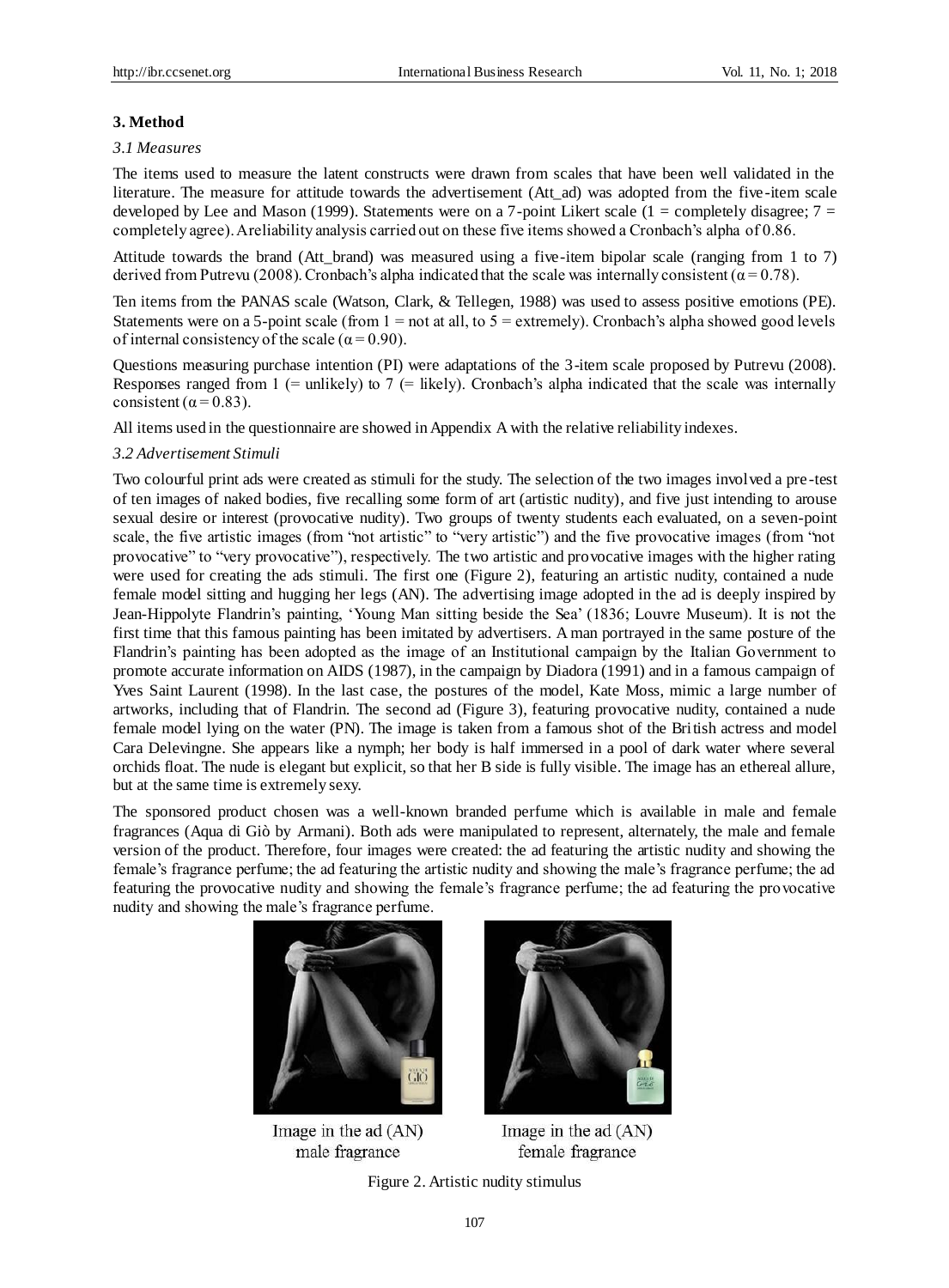

Image in the ad (PN) male fragrance



Image in the ad (PN) female fragrance

Figure 3. Provocative nudity stimulus

# *3.3 Sample and Procedure*

A between-subjects experimental design was conducted. A self-administered questionnaire was sent in electronic form to a sample of 5000 undergraduate students from a University in northern Italy, of which 2500 male and 2500 female. Males received a questionnaire containing the image of the male's fragrance perfume, while women were exposed to the ad of the female's fragrance perfume. Half of the males received the artistic nudity ad and the other half the provocative nudity ad. The same happened for the female sample. The distribution of subjects between the two conditions (artistic vs provocative) was random.

The use of a student sample is supported for theory-application research because of the homogeneous nature of students in regards to both their demographic and behavioural characteristics (Calder, Phillips & Tybout, 1981; Carpenter, Moore & Fairhurst, 2005). Moreover, the selected product is expressly targeted for youth.

Out of 387 completed questionnaires, 18 were then excluded as they did not provide complete data, thus reducing the number of usable responses to 369 (51% men and 49% women, with a mean age of 25,34). Among them, 164 (50% men and 50% women) evaluated the provocative nudity ad and 205 (52% men and 48% women) the artistic nudity ad.

## *3.4 Analytical Procedure*

Data underwent three phases of analysis. First, an examination of the measurement model, which is equivalent to a confirmatory factor analysis (CFA) with the latent variables considered, was performed to obtain evidence of convergent and discriminant validity of the measurement scales. Second, the paths of relationships between the latent variables were explored and configural, metric and scalar invariance models were estimated to identify the baseline model against which the theoretical model can be compared. In the third analysis phase, the hypothesized moderating effects were estimated.

Structural equation modelling (SEM) with maximum likelihood method was employed for the analysis of the measurement and conceptual models. The data were analysed in Lisrel 8.80.

The fit of the models was interpreted based on a range of fit indices, namely the Chi-square  $(\chi^2)$  value, the degree of freedom (df), the comparative fit index (CFI), the non-normed fit index (NNFI) and the root mean square error of approximation (RMSEA). A good fit of the data was indicated by a chi-square/degrees of freedom value less than 4 (Field, 2000). Values in the 0.90 range and above have been deemed acceptable for CFI and NNFI (Hooper, Coughlan & Mullen, 2008; Hu & Bentler, 1995). Values lower than 0.10 have been deemed acceptable for the RMSEA (Bollen, 1989; Browne & Cudeck, 1993).

## **4. Results**

## *4.1 Measurement Model*

To check convergent and discriminant validity of the measurement scales, two confirmatory factor analysis were estimated; one for the female sample and one for the male sample combining the artistic nudity ad and the provocative nudity ad.

As the skew and kurtosis statistics showed that the normality assumption was violated, the models were estimated using the Satorra-Bentler method (Satorra & Bentler, 1994).

The fit statistics indicated that the measurement models fit the data well for both groups (male sample:  $\chi^2$  = 374.31, df = 203,  $p = 0.000$ , CFI = 0.96, RMSEA = 0.07, NNFI = 0.96; female sample:  $\chi^2$  = 448.16, df = 203,  $p =$  $0.00$ , CFI = 0.96, RMSEA = 0.08, NNFI = 0.95).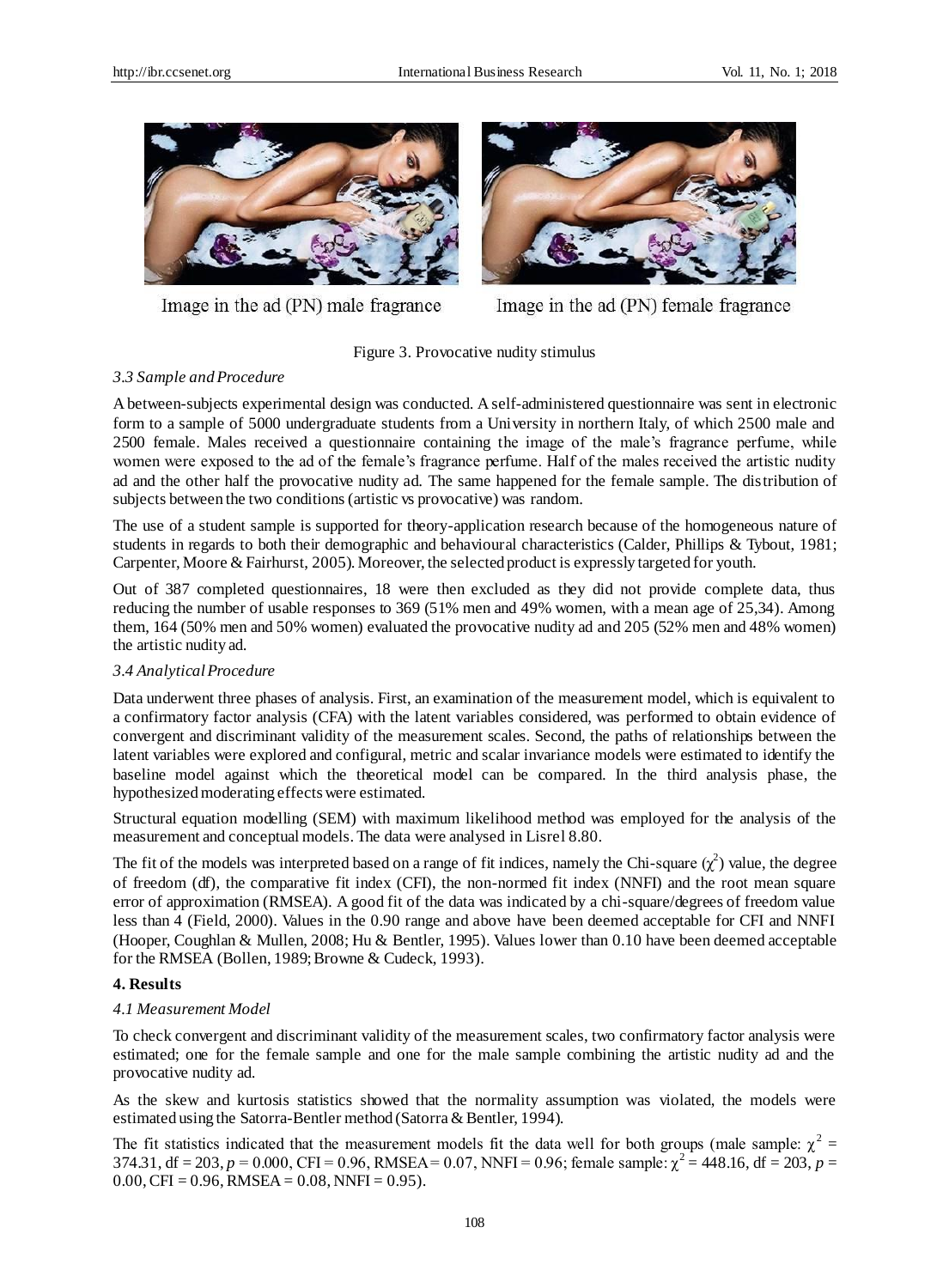Convergent validity was tested by checking that all items substantially and significantly loaded onto the expected latent construct (Anderson & Gerbing, 1988). Factor loadings ranged from 0.38 to 0.93, with the lowest t-value being 3.68. Moreover, all constructs showed satisfactory levels of Composite Reliability (CR) and Average Variance Extracted (AVE). Next, discriminant validity was assessed by the Fornell and Larcker's (1981) criterion. The average variance explained by each latent variable was greater than any of the squared correlations involving the variable, suggesting that discriminant validity was achieved. Collectively, these results show that the measures are unidimensional, reliable, and exhibit convergent and discriminant validity for both samples.

Table 1 reports the convergent and discriminant validity indexes of each construct.

Table 1. CFA: factor loadings, CR and AVE of latent variables

|                                    | Males |      |      | Females |  |
|------------------------------------|-------|------|------|---------|--|
|                                    |       | AVE  |      | AVE     |  |
| Positive Emotions                  | 0.91  | 0.50 | 0.90 | 0.49    |  |
| Attitude towards the advertisement | 0.84  | 0.52 | 0.88 | 0.59    |  |
| Attitude towards the brand         | 0.76  | 0.47 | 0.80 | 0.50    |  |
| Purchase intention                 | 0.82  | 0.62 | 0.87 | 0.70    |  |

*4.2 Tests of the Conceptual Model*

To test the overall validity of the conceptual framework, two structural models were estimated, one for the female sample and one for the male sample. For each group, the paths of relationships between the latent variables were investigated by using the total sample data (combining the artistic nudity ad and the provocative nudity ad).

The results indicated that the model fits the data well for both groups (male sample:  $\chi^2$  = 403.27, df = 204, p = 0.000, CFI = 0.96, RMSEA = 0.07, NNFI = 0.96; female sample:  $\chi^2$  = 492.79, df = 204,  $p = 0.00$ , CFI = 0.95,  $RMSEA = 0.09$ ,  $NNFI = 0.95$ . Overall, the model explains 39% of the variance for purchase intention in the male sample and 52% in the female sample.

The examination of the path coefficients and t-values indicated that positive emotions towards the advertisement exerts significant positive influences on attitude towards the advertisement ( $\gamma_{\text{men}} = 0.656$ ,  $p \le 0.01$ ;  $\gamma_{\text{women}} =$ 0.673,  $p < 0.01$ ) and attitude towards the brand ( $\gamma_{\text{men}} = 0.335$ ,  $p < 0.01$ ;  $\gamma_{\text{woman}} = 0.303$ ,  $p < 0.01$ ) for both men and women. By contrast, positive emotions did not emerge as a relevant predictor of purchase intention. Consistent with literature results (Laroche & Brisoux, 1989; Laroche, Kim & Zhou, 1996; Willie, Carlson and Rosenberger 2014), a better attitude towards the brand resulted in an increase of purchase intention for both men and women ( $\beta_{\text{men}} = 0.591$ ,  $p < 0.01$ ;  $\beta_{\text{women}} = 0.497$ ,  $p < 0.01$ ). Finally, a more favourable attitude towards the advertisement increases the purchase intention of females ( $\beta_{\text{woman}} = 0.364$ ,  $p < 0.01$ ). Despite showing the same positive sign, the parameter did not approach significance for the male sample.

## *4.3 Hypotheses Testing*

To investigate the potential moderating role of the type of nudity, the model was tested simultaneously on the artistic nudity ad group and the provocative nudity ad group. Two separate analyses were carried out for males and for females.

As configural and metric invariance was supported for both gender samples, the relevant structural parameters were constrained to be equal across groups to test each moderator hypothesis. Scalar invariance was not supported for the male sample, as the  $\chi^2$  difference test indicated a significant deterioration in the fit of the constrained model. Therefore, comparisons between the means of the latent variables were not performed. Results are described separately for male and female samples.

In the female sample, the model fits the two-group data well ( $\chi^2$  = 943.99, df = 445,  $p$  = 0.00, CFI = 0.95, RMSEA =  $0.08$ , NNFI =  $0.95$ ). These results served as the benchmark for testing each of the moderator hypotheses (Hair, Black, Babin, Anderson & Tatham, 2006).

The moderation analysis provided support for the hypothesis H2. The  $\chi^2$  difference test between the constrained model and the benchmark model was significant  $(\Delta \chi^2_{(1)} = 5.54, p < 0.05)$  and results showed that attitude towards the advertisement exerted significantly stronger positive influence on the purchase intention for women watching artistic nudity advertisement compared to women watching provocative nudity advertisement (β = 1.230,  $p < 0.01$  vs  $\beta = 0.092$ ,  $p > 0.05$ ). By contrast, the positive effect of attitude towards the brand on purchase intention was significantly weaker for women watching artistic nudity advertisement (β = 0.517, *p* < 0.05 vs β = 1.147,  $p > 0.01$ ). Therefore, H3 was not supported as the relationship found was reversed compared with the expectations. Finally, no moderating effect of type of nudity was found in the relationship between positive emotions and the other latent variables. Hence, H1 was not supported by the data.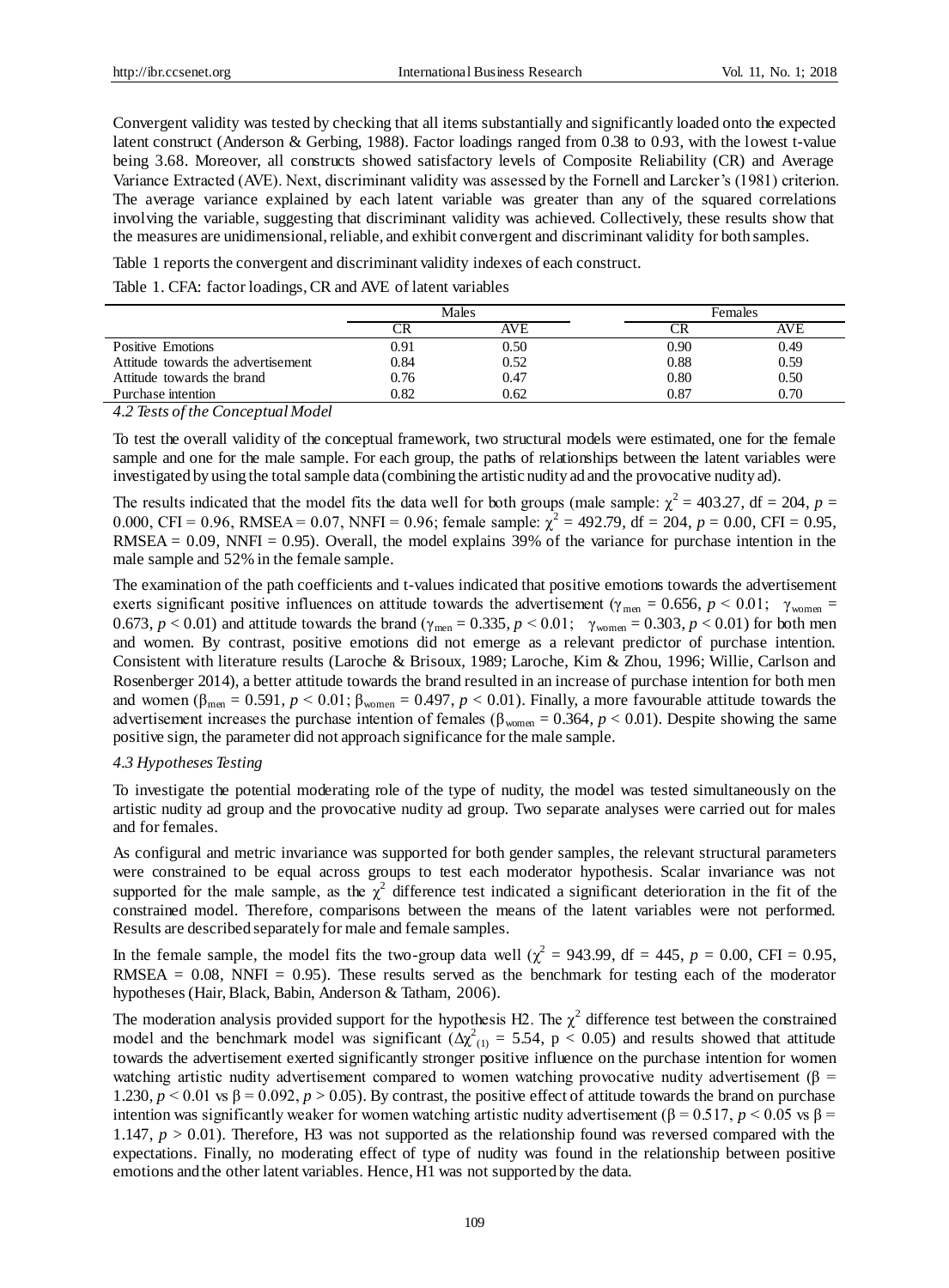In the male sample, the model displayed good global level of fit  $(\chi^2 = 800.31, df = 445, p = 0.00, CFI = 0.96,$  $RMSEA = 0.07$ ,  $NNFI = 0.95$ ).

A moderating effect of type of nudity was found in the positive emotion-to-attitude towards the brand path. Indeed, the  $\chi^2$  difference test between the constrained model and the benchmark model was significant ( $\Delta \chi^2_{(1)}$  = 5.35, p < 0.05). However, results did not support H4b as the relationship found was reversed compared with the expectations: positive emotions exerted significantly stronger positive influence on attitude towards the brand for subjects watching artistic nudity advertisement compared to subjects watching provocative nudity advertisement  $(\gamma = 0.827, p < 0.01 \text{ vs } \gamma = 0.228, p > 0.05)$ . No support for the moderating effect of type of nudity in the other relationships hypothesized in H4a, H4c, H5 and H6 was found. The relationships between (a) PE and Att\_ad, (b) PE and PI, (c) Att ad and PI and (d) Att brand and PI did not differ between male consumers exposed to provocative sexual stimuli and male consumers exposed to artistic sexual stimuli.

The structural coefficients for the artistic nudity ad group and the provocative nudity ad group are reported in Table 2.

|                            | Males     |             | Females   |             |
|----------------------------|-----------|-------------|-----------|-------------|
|                            | Artistic  | Provocative | Artistic  | Provocative |
| $PE \rightarrow At$ brand  | $0.827**$ | 0.228       | $0.593**$ | 0.238       |
| $PE \rightarrow Att$ ad    | $0.727**$ | $0.827**$   | $0.755**$ | $0.897**$   |
| $PE \rightarrow PI$        | 0.436     | $-0.356$    | 0.086     | 0.492       |
| Att brand $\rightarrow$ PI | $1.107**$ | $0.669**$   | $0.517*$  | $1.147**$   |
| Att_ad->PI                 | $-0.162$  | 0.399       | $1.23**$  | 0.092       |

Table 2. Structural coefficients for the artistic nudity ad group and the provocative nudity ad group

 $p < 0.05$ .  $p < 0.01$ . Other parameters are not significant.

## **5. Discussion**

Previous empirical research on different intensity levels of sexual appeals in advertising has yielded both positive and negative effects on consumer behaviour. These mixed results seem to stem from a gender-difference effect: compared to male consumers, female hold a higher dislike and a less favourable affective, attitudinal and behavioural responses towards the use of explicit sexual stimuli (e.g. Amyx & Amyx, 2011; Dahl et al., 2009; Liu et al., 2006; Sengupta & Dahl, 2008; Wyllie et al., 2014, 2015). The present study extends prior research on explicit sexual stimuli in print advertising by examining the mode of representing sexual images. Specifically, the focus is on the influence of nudes images in poses mentioning artistic works or in just provocative poses on the behaviour of male and female consumers. In a context where advertising literature recommends extreme caution when using explicit sexual appeals, exploring different expressive styles can help the effective design and selection of such stimuli.

In general, the findings show that although the mode of representing sexual images did not exert a significant effect on all the relationships shared amongst emotions, attitudes, and purchase intention, the use of images in poses mentioning artistic works generated more favourable responses than did the use of images in just provocative poses.

From a female consumer perspective, all paths are positive and significant when exposed to the artistic nudity stimuli, with the only exception of the positive emotions-purchase intention relationship. On the contrary, the influence on the system of relationships decreases with the use of provocative images. Only positive emotions and attitude towards the brand exert a positive and significant impact: the former on attitude towards the advertisement, and the latter on purchase intention. Furthermore, the findings suggest a moderating role of the mode of representing sexual images on attitude-intention relationships. On one hand, attitude towards the advertisement generated significantly stronger positive influence on purchase intention for women watching artistic nudity advertisement; on the other hand, attitude towards the brand produced significantly stronger positive effect on purchase intention for women watching provocative nudity advertisement.

The results of the present study shed new light into the responses that female consumers have towards explicit sexual appeals. To date, it was acknowledged that women tend to react more favourably when exposed to non-sexualized stimuli or mild sexual stimuli compared to explicit sexual appeals (e.g. LaTour & Henthorne, 1994; Wyllie et al., 2014). Conversely, explicit sexual stimuli are also effective towards a female target provided that nudity mentions artistic works. Therefore, concerns associated with this type of advertising strategy disappear and new opportunities emerge.

An unexpected finding of the present study is that the relationship between attitude towards the brand and purchase intention is significantly stronger when women are exposed to a provocative sexual image compared to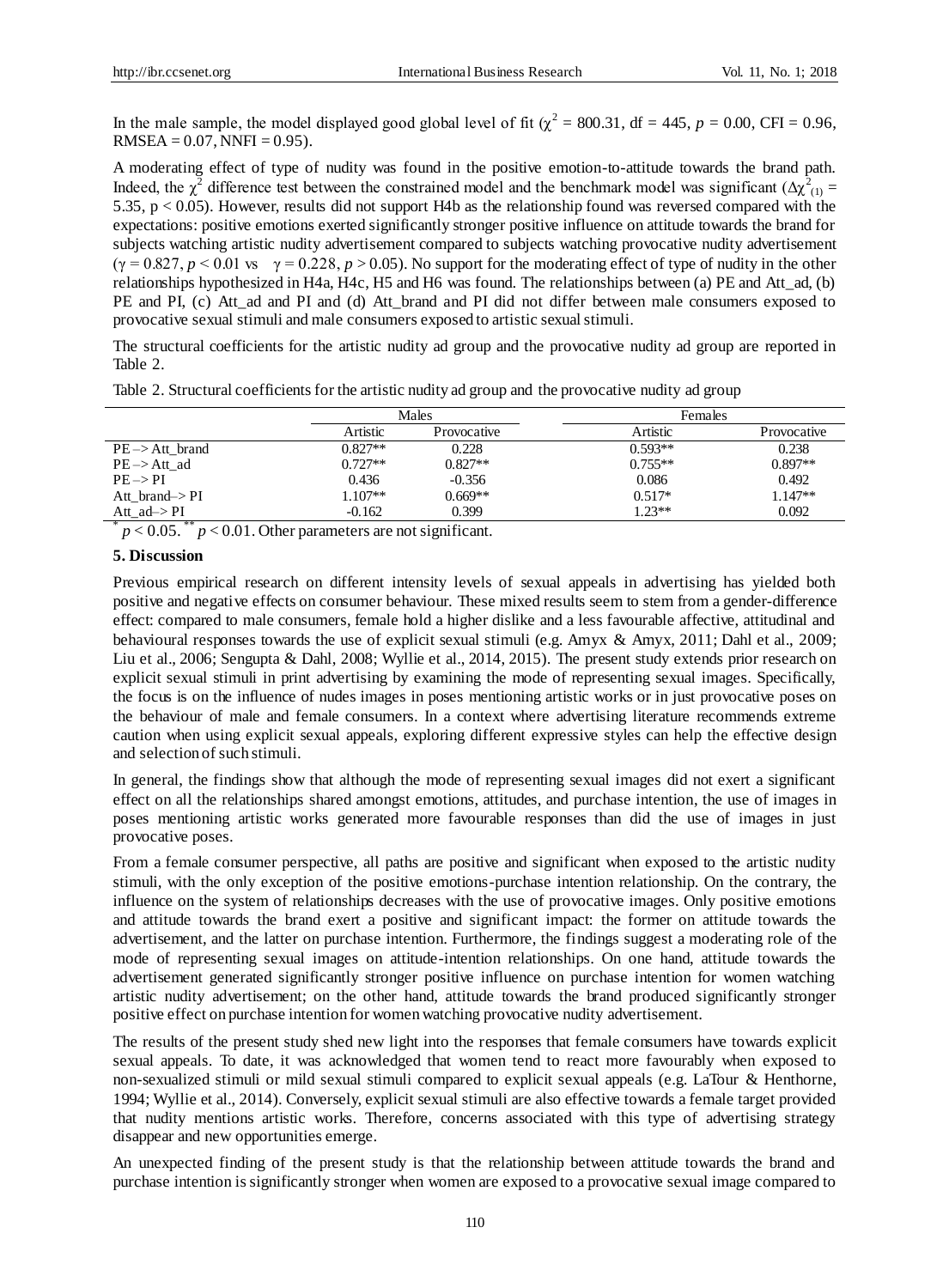an artistic one. Further research is needed to validate this effect that would offer the possibility to use provocative nudity in reinforcing the brand attitude-purchase intention link for female consumers.

From a male consumer perspective, the response towards sexual appeals was similar to that of female. One notable exception occurred where any effect was present between attitude towards the advertisement and purchase intention. This result is contrary to the findings in the literature (Amyx & Amyx, 2011; LaTour & Henthorne, 1994; Sengupta & Dhal, 2008), but in line with the study by Wyllie et al. (2014). Although the authors found a positive influence of explicit sexual stimuli on the emotional and attitudinal responses of male consumer, this does not necessarily translate into the intent to purchase.

A moderating effect emerged in positive emotion-to-attitude towards the brand path. Specifically, positive emotions exerted an influence towards the brand for male watching artistic nudity advertisement. Therefore, it may be suggested that either an artistic nudity image or a provocative nudity one can be successfully used to positively influence a male audience. Nevertheless the artistic sexual stimuli give the advantage to reinforce the relationship between positive emotions and brand attitude.

Overall, it may be said that nude images in poses mentioning artistic work provide the opportunity to design effective explicit sexual appeal advertising strategy to positively influence attitude and purchase intention of both female and male consumers.

### **6. Limitations and Future Research**

Some limitations related to the current study should be acknowledged.

Even if the results of the study shed new lights on the way explicit sexual stimuli can be represented (artistic versus provocative), it is focused on a female model alone. Further research should investigate both the role of male model alone and even the role of a couple in artistic or provocative poses.

Photos used in the study are coloured, in provocative condition, and black and white in the artistic one. The artistic condition is undoubtedly due to the pose of female model that recall the famous picture of Flandrin; nonetheless, the black and white option emphasizes the artistic content if compared with a coloured one. So it is possible that the black and white photo increases the artistic effect of the model pose.

The sample composition of the study has focussed on the student target, since the brand product has a market positioning right in that segment; further studies should include male and female respondents of different ages.

These arguments may have partially influenced the findings of the study, limiting its generalizability. Even with this limitation from the sampling method adopted, the findings can be still considered relevant, given the theory-building purposes of this study, which is focused on the role of artistic versus provocative sexual stimuli on purchase intention.

Finally, further research in this field should investigate the role of cultural context in consumer responses.

In conclusion, this study has advanced our understanding of the influence of expressive styles in explicit sexual appeal advertising. The use of an artistic format will stimulate a better response, both on male and female, than the use of images in merely provocative poses.

## **References**

- Ajzen, I. (2001). Nature and operation of attitudes, *Annual Review of Psychology*, *52*, 27-58. https://doi.org/10.1146/annurev.psych.52.1.27
- Amyx, D., & Amyx, K. (2011). Sex and puffery in advertising: An absolutely sensational and sexually provocative experiment.*International Business and Management*, *2*(1), 1-10.
- Anderson, J. C., & Gerbing D. W. (1988). Structural Equation Modeling in practice: A review and recommended two-step approach. *Psychological Bulletin*, *103*(3), 411-423. https://doi.org/10.1037/0033-2909.103.3.411
- Belch, M. A., Holgerson, B. E, Belch, G. E., & Koppman, J. (1981). Psychophysical and cognitive responses to sex in advertising. *Advances in consumer research, 9*, 424-427.
- Bello, D. C., Pitts, P. E., & Etzel, M. J. (1983). The communication effects of controversial sexual content in television programs and commercials. *Journal of Aduertising*, *12*(3), 32-43. https://doi.org/10.1080/00913367.1983.10672846
- Blair, J., Stephenson, Hill, J. K., & Green, J. (2006). Ethics in advertising: Sex sells, but should it? *Journal of Legal, Ethical and Regulatory Issues*, *9*(2), 109-118.
- Bollen, K. A. (1989). *Structural Equations with Latent Variables*. New York, NY : Wiley Interscience.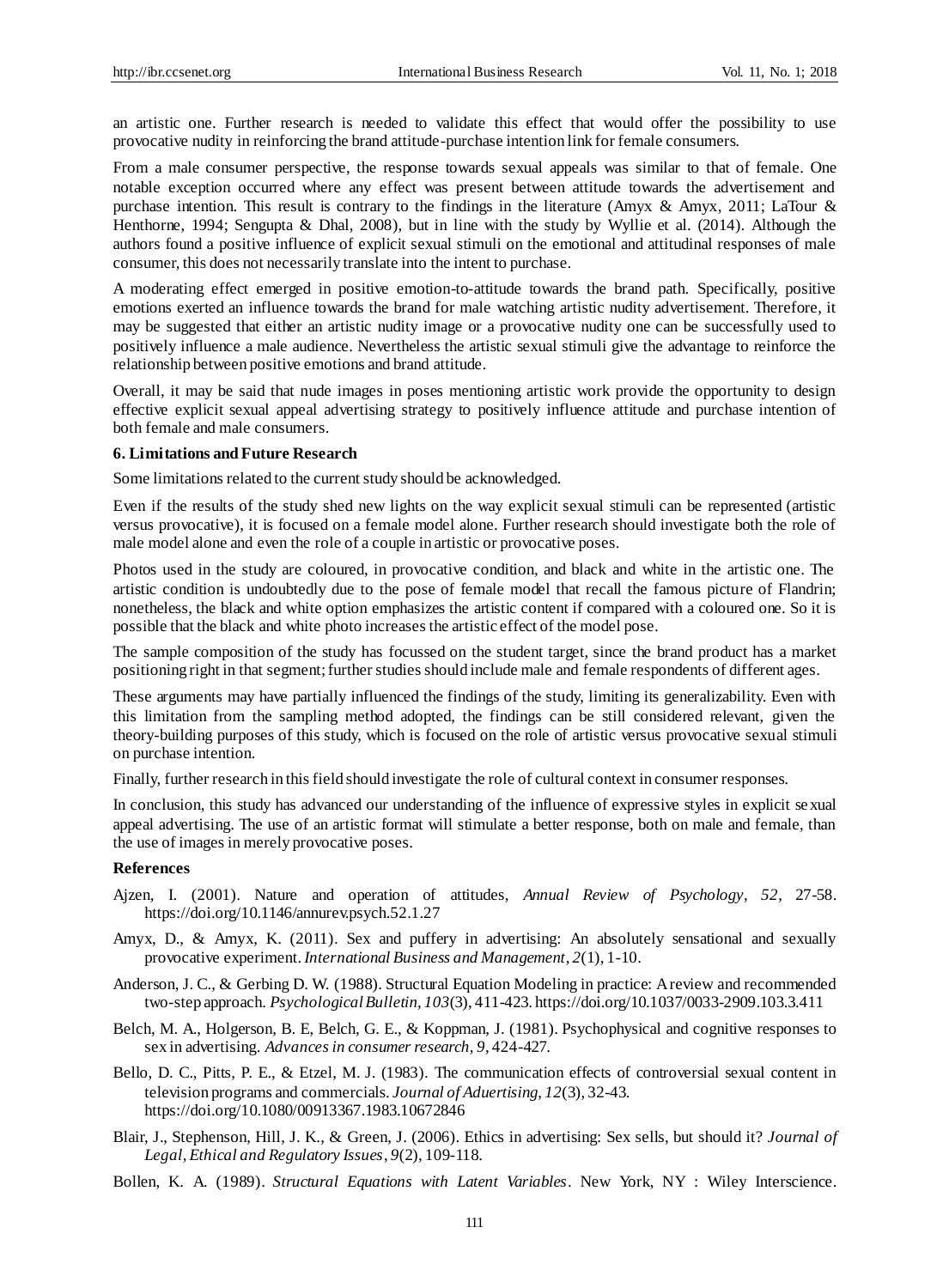https://doi.org/10.1002/9781118619179

- Browne, M. W., & Cudeck, R. (1993). Alternative ways of assessing model fit. *Sage Focus Editions*, *154*, 136-136.
- Calder, B. J., Phillips, L., & Tybout, A. (1981). Designing research for application, *Journal of Consumer Research*, *8*(2), 197-207. https://doi.org/10.1086/208856
- Carpenter, J., Moore, M., & Fairhurst, A. (2005). Consumer shopping value for retail brands. *Journal of Fashion Marketing and Management*, *9*(1), 43-55. https://doi.org/10.1108/13612020510586398
- Cox, D. S., & Locander, W. B. (1987). Product novelty: does it moderate the relationship between ad attitudes and brand attitudes? *Journal of Advertising*, *16*(3), 39-44. https://doi.org/10.1080/00913367.1987.10673084
- Cui, G., & Yang X. (2009). Responses of Chinese consumers to sex appeals in international advertising: A test of congruency theory, *Journal of Global Marketing, 22*(3), 229-245. https://doi.org/10.1080/08911760902845031
- Dahl, D., Sengupta J., & Vohs, K. (2009). Sex in advertising: Gender differences and the role of relationship commitment. *Journal of Consumer Research*, *36*(2), 1-31. https://doi.org/10.1086/597158
- Darley, W. K., & Lim, J. S. (1991). Personal relevance as moderator of the effect of public service advertising on behaviour. *Advances in consumer research*, *18*(1), 303-309.
- Dudley, S. (1999). Consumer attitude towards nudity in advertising. *Journal of Marketing Theory and Practice*, *7*(4), 89-96. https://doi.org/10.1080/10696679.1999.11501854
- Eagly, A. H., & Chaiken, S. (1993). *The psychology of attitudes.* Harcourt Brace College Publishers.
- Eck, B. A. (2001). Nudity and framing: Classifying art, pornography, information, and ambiguity. *Sociological Forum*, *16*(4), 603-632. https://doi.org/10.1023/A:1012862311849
- Field, A. (2000). *Discovering statistics using SPSS for windows.* London: Sage.
- Fishbien, M., & Ajzen, I. (1972). Attitudes and opinions. *Annual Review of Psychology*, *23*, 487-544. https://doi.org/10.1146/annurev.ps.23.020172.002415
- Fornell, C., & Larcker, D. F., (1981). Structural equation models with unobservable variables and measurement error: Algebra and statistics. *Journal of marketing research*, 382-388. https://doi.org/10.2307/3150980
- Gardner, M. P. (1983). Advertising effects on attributes recalled and criteria used for brand evaluations. *Journal of Consumer Research, 10*(3), 310-318. https://doi.org/10.1086/208970
- Gelb, B. D., & Pickett, C. M. (1983). Attitude-toward-the-ad: Links to humor and to advertising effectiveness. *Journal of Advertising*, *12*(2), 34-42. https://doi.org/10.1080/00913367.1983.10672838
- Gould, S. J. (1994). Sexuality and ethics in advertising: A research agenda and policy guideline perspective. *Journal of Advertising*, *23*(3), 73-80. https://doi.org/10.1080/00913367.1994.10673452
- Grazer, W. R., & Keesling, G. (1995). The effect of printing advertising's use of sexual themes on brand recall and purchase intention: a product specific investigation of male responses. *Journal of Applied Business Research*, *11*(2), 47-57.
- Hair, J. F., Black,W. C., Babin, B. J., Anderson, R. E., & Tatham, R. L. (2006). *Multivariate Data Analysis.*  Saddle River, NJ: Prentice Hall Upper.
- Hooper, D., Coughlan, J., & Mullen, M. (2008). Structural equation modelling: Guidelines for determining model fit. *Electronic Journal of Business Research Methods*, *6*(1), 53-60.
- Howard, V. (2000). At the curve exchange: Postwar beauty culture and working women at maidenform, *Enterprise and Society*, *1*(3), 591-618. https://doi.org/10.1093/es/1.3.591
- Hu, L. T., & Bentler, P. M. (1995). Evaluating model fit. In R. H. Hoyle (Ed.) *Structural equation modeling: Concepts, issues, and applications,* (pp. 76-99). Thousand Oaks, CA: Sage.
- Langfeldt, T., & Porter, M. (1986). *Sexuality and family planning: Report of a consultation and research findings*. Copenhagen: World Health Organization, Regional Office for Europe.
- Laroche, M., & Brisoux, J. E., (1989). Incorporating competition into consumer behavior models: The case of the attitude-intention relationship. *Journal of Economic Psychology*, *10*, 343-362. https://doi.org/10.1016/0167-4870(89)90029-9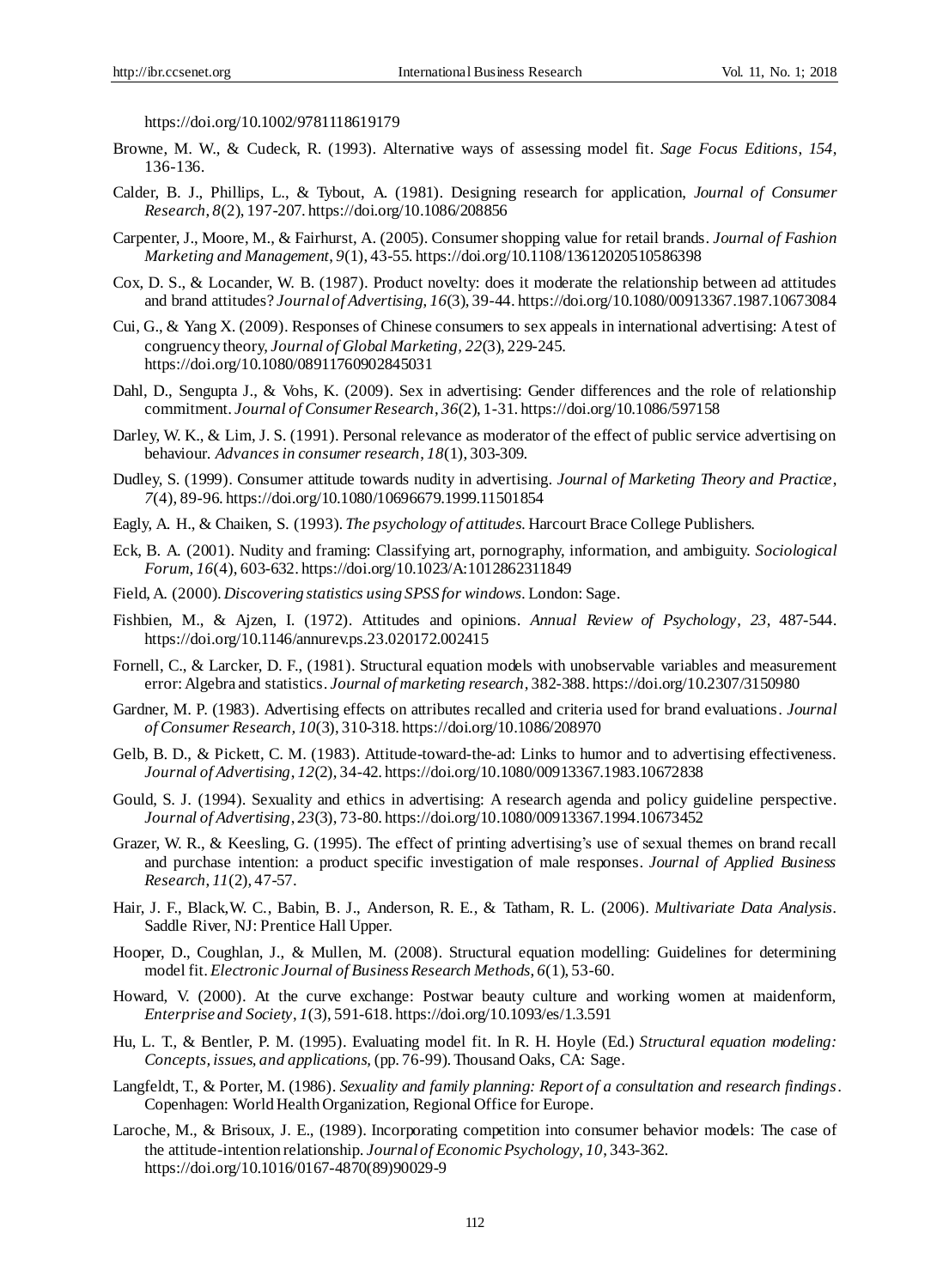- Laroche, M., Kim, C., & Zhou, L. (1996). Brand familiarity and confidence as determinants of purchase intention: An empirical test in a multiple brand context. *Journal of business Research*, *37*(2), 115-120. https://doi.org/10.1016/0148-2963(96)00056-2
- LaTour, M. S. (1990). Female nudity in print advertising: An analysis of gender differences in arousal and ad response. *Psychology & Marketing, 7*, 65-81. https://doi.org/10.1002/mar.4220070106
- LaTour, M. S., & Henthorne, T. L. (1993). Female nudity: Attitudes toward the ad and the brand, and implications for advertising strategy. *Journal of Consumer Marketing*, *10*(3), 25-32. https://doi.org/10.1108/07363769310041956
- LaTour, M. S., & Henthorne, T. L. (1994). Ethical judgments of sexual appeals in print advertising. *Journal of advertising*, *23*(3), 81-90. https://doi.org/10.1080/00913367.1994.10673453
- Lee, Y. H., & Mason, C. (1999). Responses to information incongruency in advertising: The role of expectancy, relevancy, and humor. *Journal of consumer research*, *26*(2), 156-169. https://doi.org/10.1086/209557
- Liu, F., Li, J., & Cheng, H. (2006). Sex appeal advertising: gender differences in Chinese consumers' responses. *Asia Pacific Journal of Marketing and Logistics*, *18*(1), 19-28. https://doi.org/10.1108/13555850610641064
- Lombardot, E. (2007). Nudity in advertising: what influence on attention-getting and brand recall?. *Recherche et Applications en Marketing*, *22*(4), 23-41. https://doi.org/10.1177/076737010702200401
- MacInnis, D. J., Moorman, C., & Jaworski, B. J. (1991). Enhancing and measuring consumers' motivation, opportunity, and ability to process brand information from ads. *Journal of Marketing*, *55*, 32-53. https://doi.org/10.2307/1251955
- Meldolesi, A.(2015). *Elogio della nudità*. Milano: Bompiani Editore.
- Mitchell, A. A., & Olson, J. C. (1981). Are product attribute beliefs the only mediator of advertising effects on brand attitude?. *Journal of Marketing Research*, *18*, 318-332. https://doi.org/10.2307/3150973
- Muehling, D. D., & McCann, M. (1993). Attitude towards the ad: A review. *Journal of Current Issues and Research in Advertising*, *15*(2), 25-58. https://doi.org/10.1080/10641734.1993.10505002
- Plutchik, R. (1980).A Language for the emotions. *Psychology Today*, February, 68-78.
- Pollay, R. W. (1986). Quality of life in the padded sell: Common criticisms of advertising's cultural character and international public policies.*Current Issues and Research in Advertising*, *9*(1-2), 173-250.
- Putrevu, S. (2008). Consumer responses toward sexual and nonsexual appeals: The influence of involvement, need for cognition (NFC), and gender. *Journal of Advertising*, *37*(2), 57-70. https://doi.org/10.2753/JOA0091-3367370205
- Reichert, T. (2002). Sex in advertising research: A review of content, effects, and functions of sexual information in consumer advertising. *Annual review of sex research*, *13*(1), 241-273.
- Reichert, T., & Alvaro, E. (2001). The effects of sexual information on ad and brand processing and recall, *Southwestern mass communication journal*, *17*(1), 9-17.
- Reichert, T., Heckler, S. E., & Jackson, S. (2001). The effects of sexual social marketing appeals on cognitive processing and persuasion. *Journal of Advertising*, *30*(1), 13-27. https://doi.org/10.1080/00913367.2001.10673628
- Reichert, T., LaTour, M. S., & Kim, J. Y. (2007). Assessing the influence of gender and sexual self-schema on affective responses to sexual content in advertising. *Journal of Current Issues and Research in Advertising*, *29*(2), 63-77. https://doi.org/10.1080/10641734.2007.10505217
- Reid, L. N., & Soley, L. C. (1983). Decorative models and the readership of magazine ads. *Journal of Advertising Research*, *23*(2), 27-32.
- Satorra, A., & Bentler, P. M. (1994). Corrections to test statistics and standard errors in covariance structural analysis. In Von Eye, A., & Clogg C.C. (Eds). *Latent variables analysis: Applications for developmental research* (pp. 399-419), Thousand Oaks, CA: Sage.
- Sengupta, J., & Dahl, D., (2008). Gender related reactions to gratuitous sex appeals in advertising. *Journal of Consumer Psychology*, *18*(1), 62-78. https://doi.org/10.1016/j.jcps.2007.10.010
- Severn, J., Belch, G. E., & Belch, M. A. (1990). The effects of sexual and non-sexual advertising appeals and information level on cognitive processing and communication effectiveness. *Journal of Advertising, 19*(1),